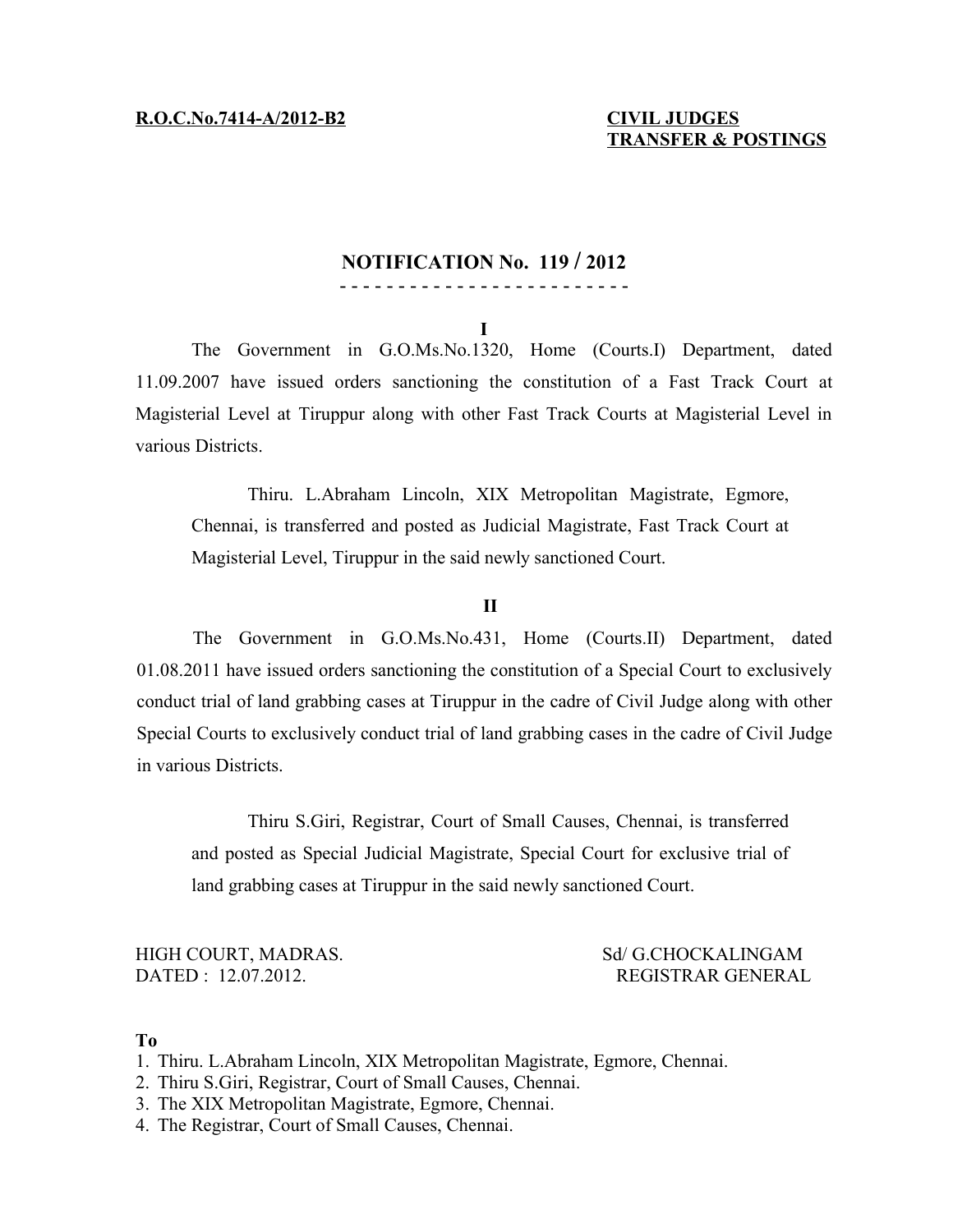- 5. The Chief Judge, Court of Small Causes, Chennai.
- 6. The Principal Judge, City Civil Court, Chennai.
- 7. The Principal District Judge, Coimbatore.
- 8. The Chief Metropolitan Magistrate, Egmore, Chennai.
- 9. The Chief Judicial Magistrate, Coimbatore.
- 10.The Pay and Account Officer, High Court Buildings, Chennai.
- 11.The Treasury Officer, Coimbatore / Tiruppur.

### **Copy to :**

- 1. The Chief Secretary to Government, Secretariat, Chennai-9.
- 2. The Secretary to Government, Home / Public / Labour and Employment / Revenue/ Law / Commercial Taxes Department, Secretariat,Chennai-9.
- 3. The Secretary to His Excellency The Governor, Raj Bhavan, Chennai-22.
- 4. The Secretary to the Hon'ble Chief Minister, Secretariat, Chennai-9.
- 5. The Registrar (Judicial), High Court, Madras.
- 6. The Registrar (Vigilance), High Court, Madras. (12 copies).
- 7. The Additional Registrar (Vigilance), High Court, Madras.
- 8. The Registrar (Administration), High Court, Madras.
- 9. The Registrar (Management), High Court, Madras.
- 10.The Joint Registrar-cum-Private Secretary to the Hon'ble The Chief Justice, High Court, Madras.
- 11.The Registrar (Judicial), Madurai Bench of Madras High Court, Madurai.
- 12.The Registrar (Administration), Madurai Bench of Madras High Court, Madurai.
- 13.The Director, Tamil Nadu State Judicial Academy, Chennai.
- 14.The Member Secretary, Tamil Nadu State Legal Services Authority, Chennai.
- 15.The Assistant Registrar, Admn.I / Admn.II / Per.Admn. / A.S. / Rules / Computer, High Court, Madras.
- 16.The Section Officer, 'C' / Computer / 'C1' / 'D' / 'F' / 'G' / Budget / 'B5' / Library / Stationery / Legal Cell, High Court, Madras.
- 17.The Technical Director, NIC, High Court, Madras.
- 18.The Secretary, Tamil Nadu Judicial Officers Association, Chennai.
- 19.The Record Keeper, A.D. Records, High Court, Madras.

+ Spare 5.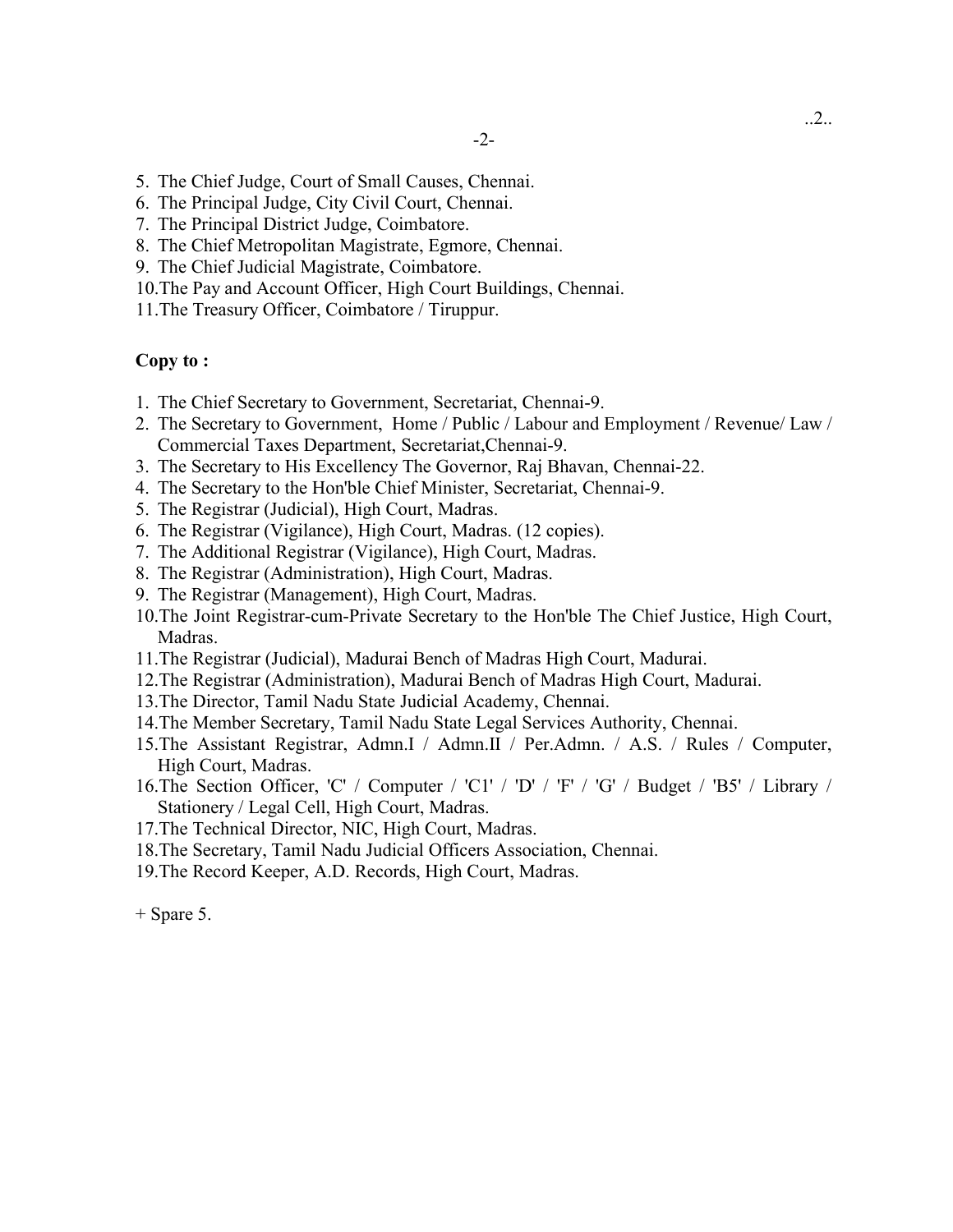# **TRANSFER & POSTINGS**

# **NOTIFICATION No. 120 / 2012**

The Civil Judges mentioned in Column (1) below are transferred and posted to the posts noted against their names in Column (2) below:

| Sl.            | <b>Name and Designation</b>                                                                  | <b>Transferred and posted as</b>                                                                                    |
|----------------|----------------------------------------------------------------------------------------------|---------------------------------------------------------------------------------------------------------------------|
| N <sub>o</sub> | Thiru / Tmt. / Selvi                                                                         |                                                                                                                     |
| $\mathbf{1}$   | K.Palaniammal,<br>District Munsif-cum-Judicial Magistrate,<br>Denkanikottai.                 | Judicial Magistrate No.I, Ramanathapuram<br>in the existing vacancy.                                                |
| $\overline{2}$ | P.C.Savithiri,<br>Judicial Magistrate No.III, Dindigul.                                      | District Munsif-cum-Judicial Magistrate,<br>Denkanikottai vice Ms.K.Palaniammal.                                    |
| $\overline{3}$ | R.Arulmozhi Selvi,<br>Judicial Magistrate No.I,<br>Gobichettipalayam.                        | District Munsif, Palladam in the existing<br>vacancy.                                                               |
| $\overline{4}$ | A.Ramesh Babu,<br>Judicial Magistrate, Uthagamandalam.                                       | Judicial Magistrate No.III, Coimbatore in<br>the existing vacancy.                                                  |
| 5              | G.Muthukumaran,<br>Judicial Magistrate No.I, Tirunelveli.                                    | District Munsif-cum-Judicial Magistrate,<br>Tirupathur (Sivagangai District) in the<br>existing vacancy.            |
| 6              | V.Ramalingam,<br>District Munsif-cum-Judicial Magistrate,<br>Papanasam.                      | Judicial Magistrate No.I, Tirunelveli vice<br>Thiru G.Muthukumaran.                                                 |
| $\overline{7}$ | K.Vivekananthan,<br>District Munsif, Devakottai.                                             | Judicial Magistrate, Fast Track Court at<br>Magisterial Level, Kovilpatti vice<br>Thiru S.Raja Mahesh, transferred. |
| 8              | S.Raja Mahesh,<br>Judicial Magistrate, Fast Track Court at<br>Magisterial Level, Kovilpatti. | Judicial Magistrate No.I, Kovilpatti in the<br>existing vacancy.                                                    |
| 9              | P.Sivagnanam,<br>District Munsif, Attur.                                                     | District Munsif-cum-Judicial Magistrate,<br>Uthangarai vice Thiru M.Ramachandran<br>transferred.                    |
| 10             | M.Ramachandran,<br>District Munsif-cum-Judicial Magistrate,<br>Uthangarai.                   | District Munsif-cum-Judicial Magistrate,<br>Kattumannarkoil in the existing vacancy.                                |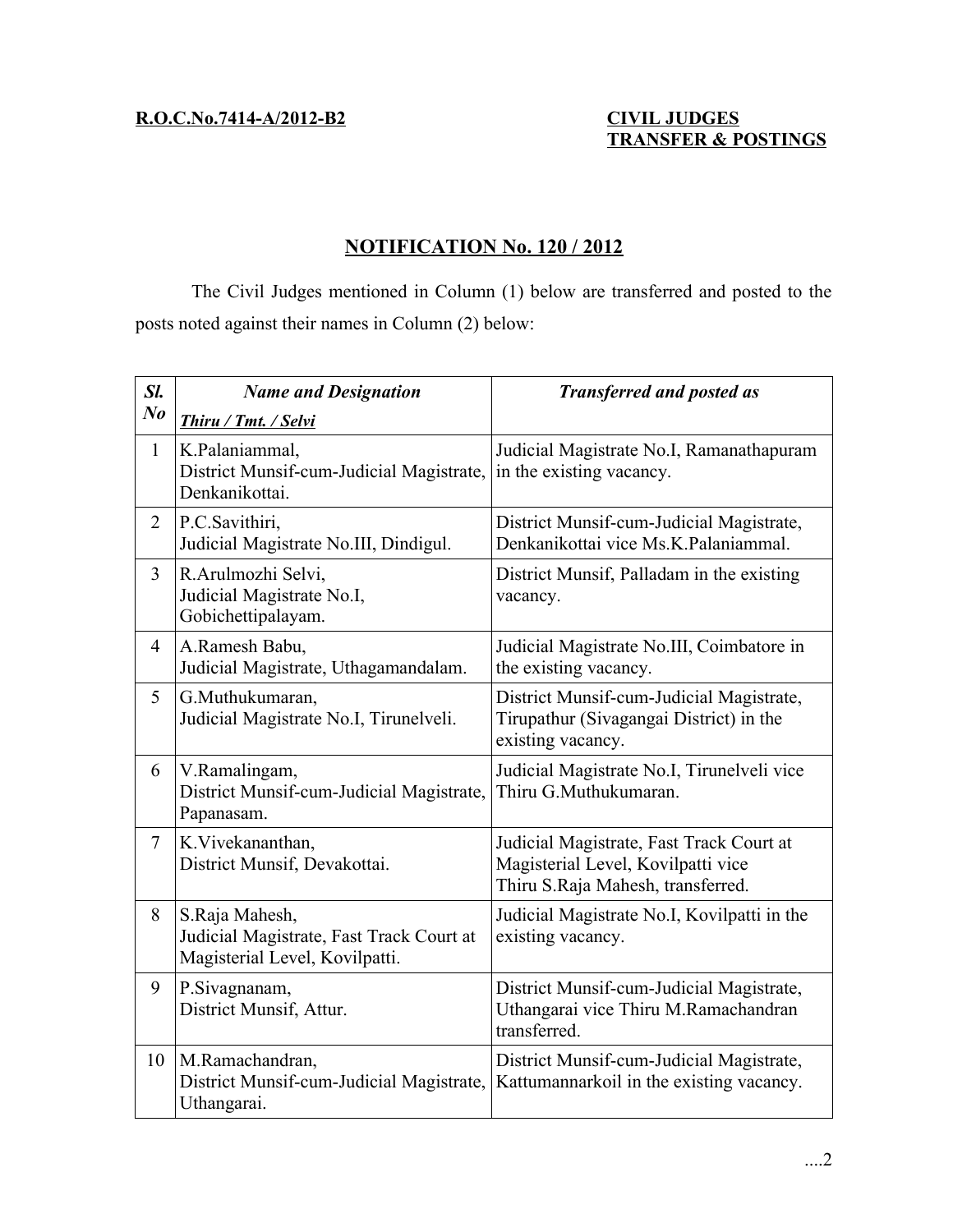| Sl.     | <b>Name and Designation</b>                                                                    | <b>Transferred and posted as</b>                                                              |
|---------|------------------------------------------------------------------------------------------------|-----------------------------------------------------------------------------------------------|
| $N_{0}$ | Thiru / Tmt. Selvi                                                                             |                                                                                               |
| 11      | N.Krishnasamy,<br>Principal District Munsif,<br>Tiruvannamalai.                                | Judicial Magistrate No.I, Villupuram in the<br>existing vacancy.                              |
| 12      | M.Parameswari,<br>Judicial Magistrate, Fast Track Court at<br>Magisterial Level-I, Coimbatore. | Judicial Magistrate No.I, Sankari in the<br>existing vacancy.                                 |
| 13      | M.Murthy,<br>District Munsif, Thuraiyur.                                                       | Judicial Magistrate No.II, Thanjavur in the<br>existing vacancy.                              |
| 14      | M. Vasanthakumar,<br><b>Additional District Munsif,</b><br>Kancheepuram.                       | XIX Metropolitan Magistrate, Egmore,<br>Chennai vice Thiru L.Abraham Lincoln,<br>transferred. |
| 15      | J.Barathi,<br>Judicial Magistrate No.I, Tindivanam                                             | Additional District Munsif, Kancheepuram<br>vice Thiru M. Vasanthakumar.                      |
| 16      | A.Saridha,<br>Judicial Magistrate, Thirukoilur.                                                | Judicial Magistrate No.I, Tindivanam vice<br>Ms.J.Barathi.                                    |
| 17      | L.Robert Kennedy Ramesh,<br>District Munsif-cum-Judicial Magistrate,<br>Portonovo.             | Judicial Magistrate No.I, Cuddalore in the<br>existing vacancy.                               |
| 18      | N. Sultan Aribeen,<br>Judicial Magistrate No.V, Tirunelveli.                                   | Judicial Magistrate, Tiruvarur in the<br>existing vacancy.                                    |
| 19      | A.Philip Nicholas Alex,<br>XIV Judge, Court of Small Causes,<br>Chennai.                       | Registrar, Court of Small Causes, Chennai<br>vice Thiru S.Giri, transferred.                  |

HIGH COURT, MADRAS. Sd/- G.CHOCKALINGAM

# REGISTRAR GENERAL

## To

- 1. The Officers concerned.
- 2. The Offices of the Officers concerned.
- 3. The Chief Judge, Court of Small Causes, Chennai.
- 4. The Principal District Judge / District Judge, Krishnagiri / Dindigul / Erode / Tirunelveli / Thanjavur / Sivaganga / Thoothukudi / Salem / Tiruvannamalai / Coimbatore / Tiruchirappalli / Kancheepuram @ Chengalpattu / Villupuram / Cuddalore / Ramanathapuram / Tiruvarur.
- 5. The District Judge-cum-Chief Judicial Magistrate, The Nilgiris @ Uthagamandalam.
- 6. The Principal Judge, City Civil Court, Chennai.